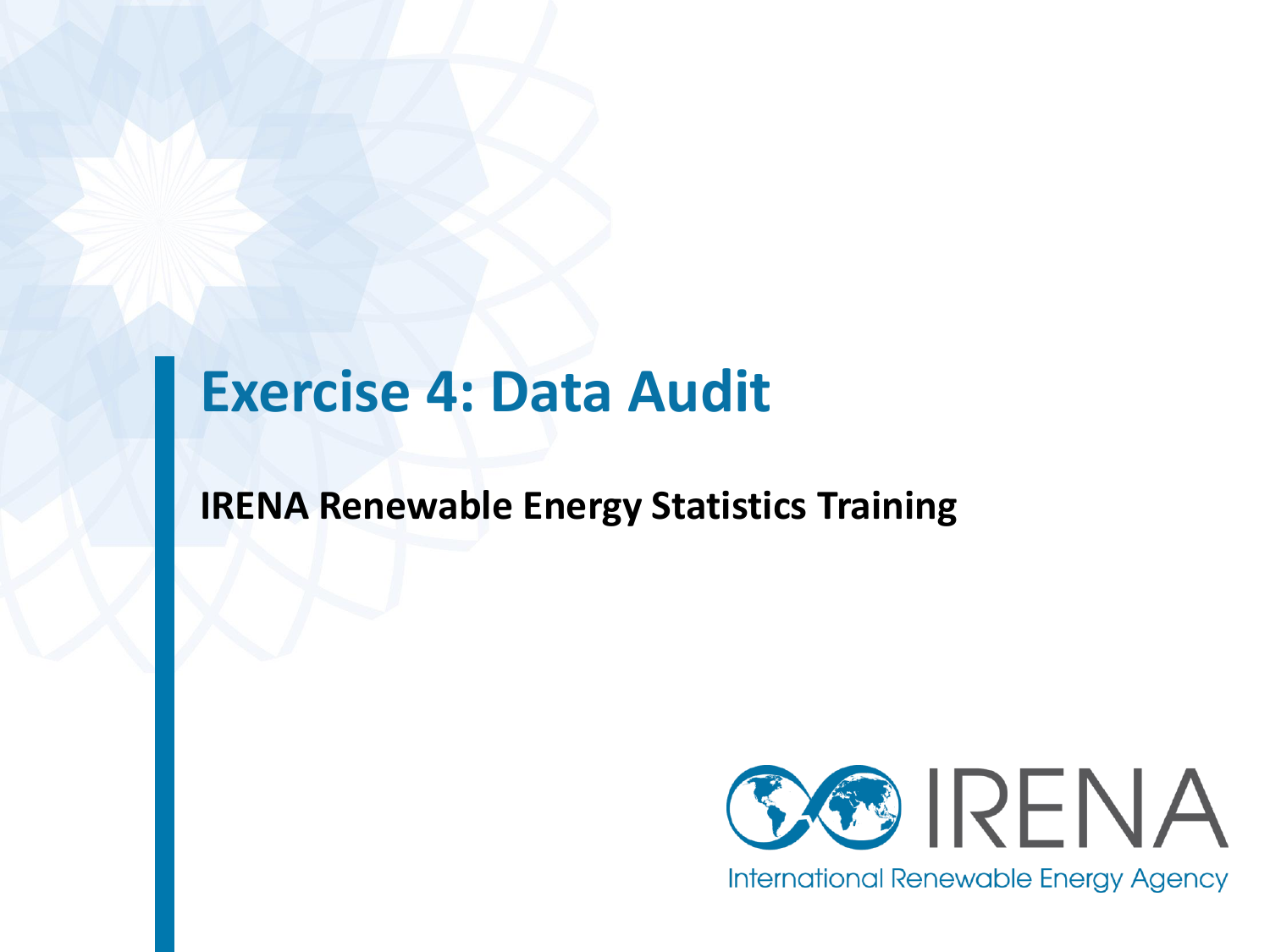

#### **Conduct a data audit to identify reporting gaps**

Make an assessment of existing data collection activities:

- **If Identify all potential data providers including: government agencies,** utilities, donors, NGOs, academic institutions etc. that may be involved in data collection
- **Conduct an audit to see what data is already being collected**
- Identify remaining data gaps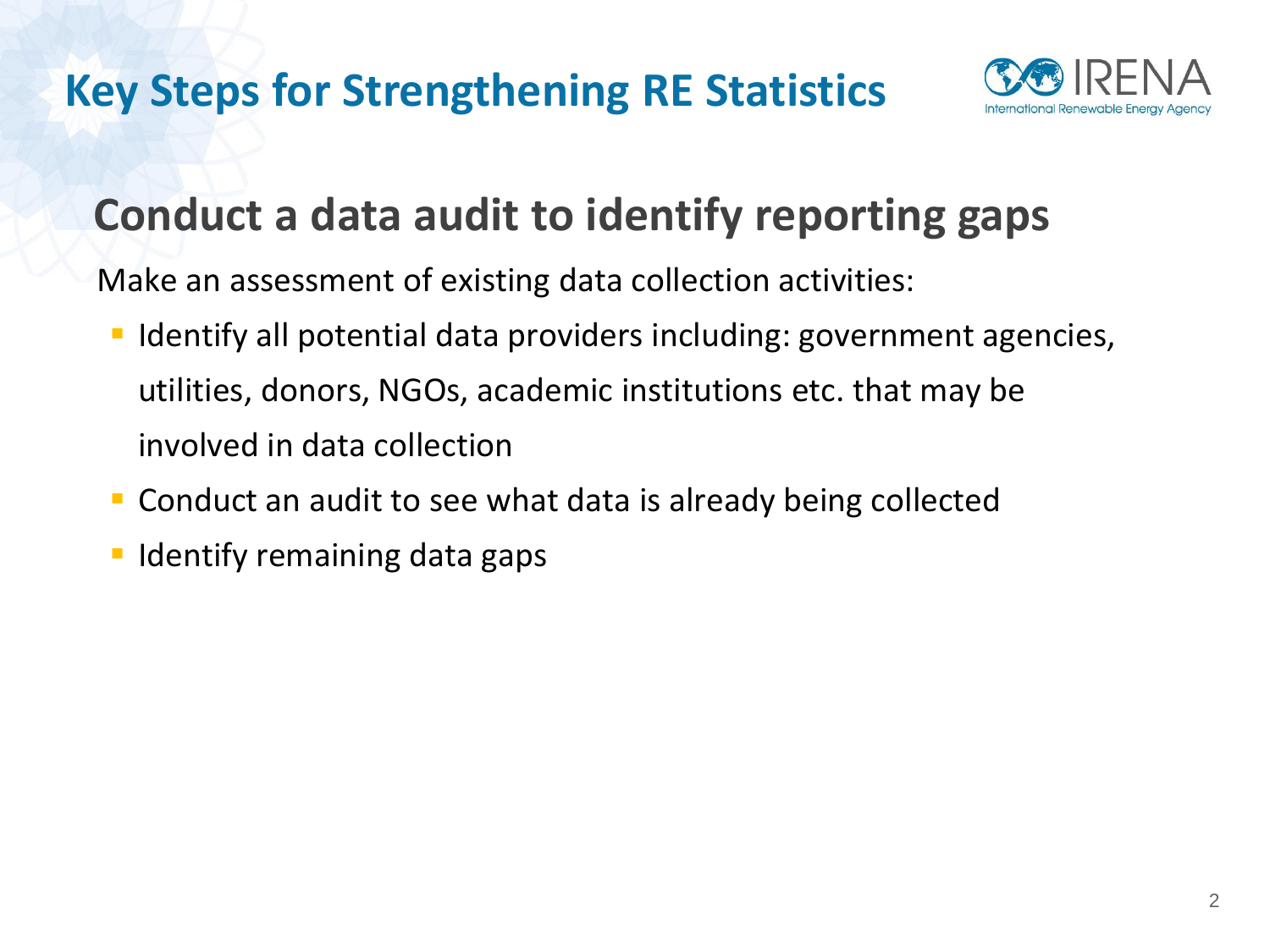## **1. Define data needs**



## **Identify the scope of activities to monitor:**

Define activities that should be tracked based on national context and priorities, for example:

- A renewable energy target
- A national energy plan or policy
- Renewable energy investments and projects
- Energy access? Energy security?
- Affordability? Long-term energy supply?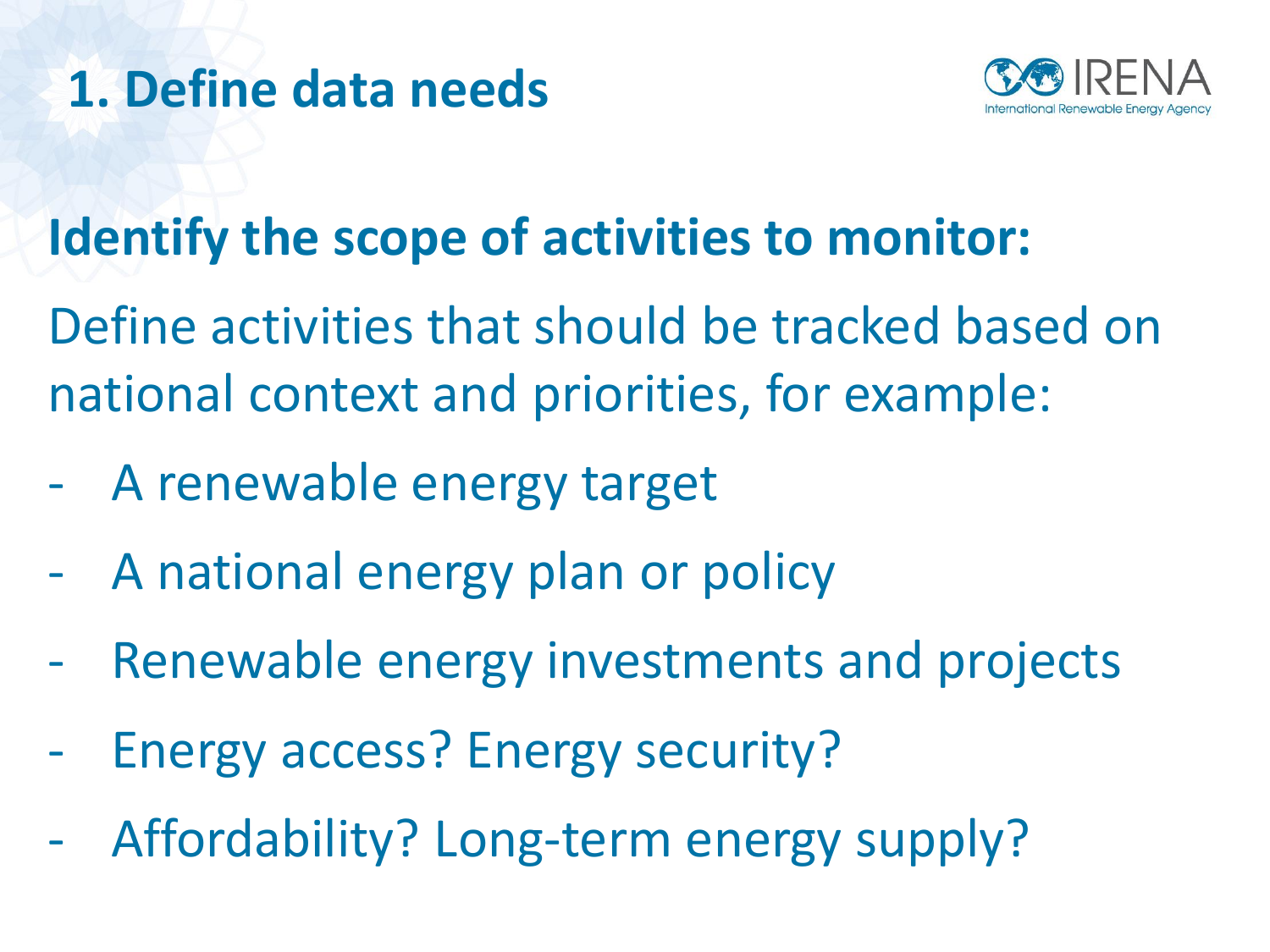## **1. Define data needs**



Relevant data collection efforts could include:

- Electricity capacity and generation (gridconnected and off-grid)
- Small-scale systems in specific areas (e.g. desalination, water pumps etc.)
- Social, economic, environmental impacts (e.g. jobs, emissions, trade balance etc.)
- Full energy balance (supply, transformation, consumption by end-uses)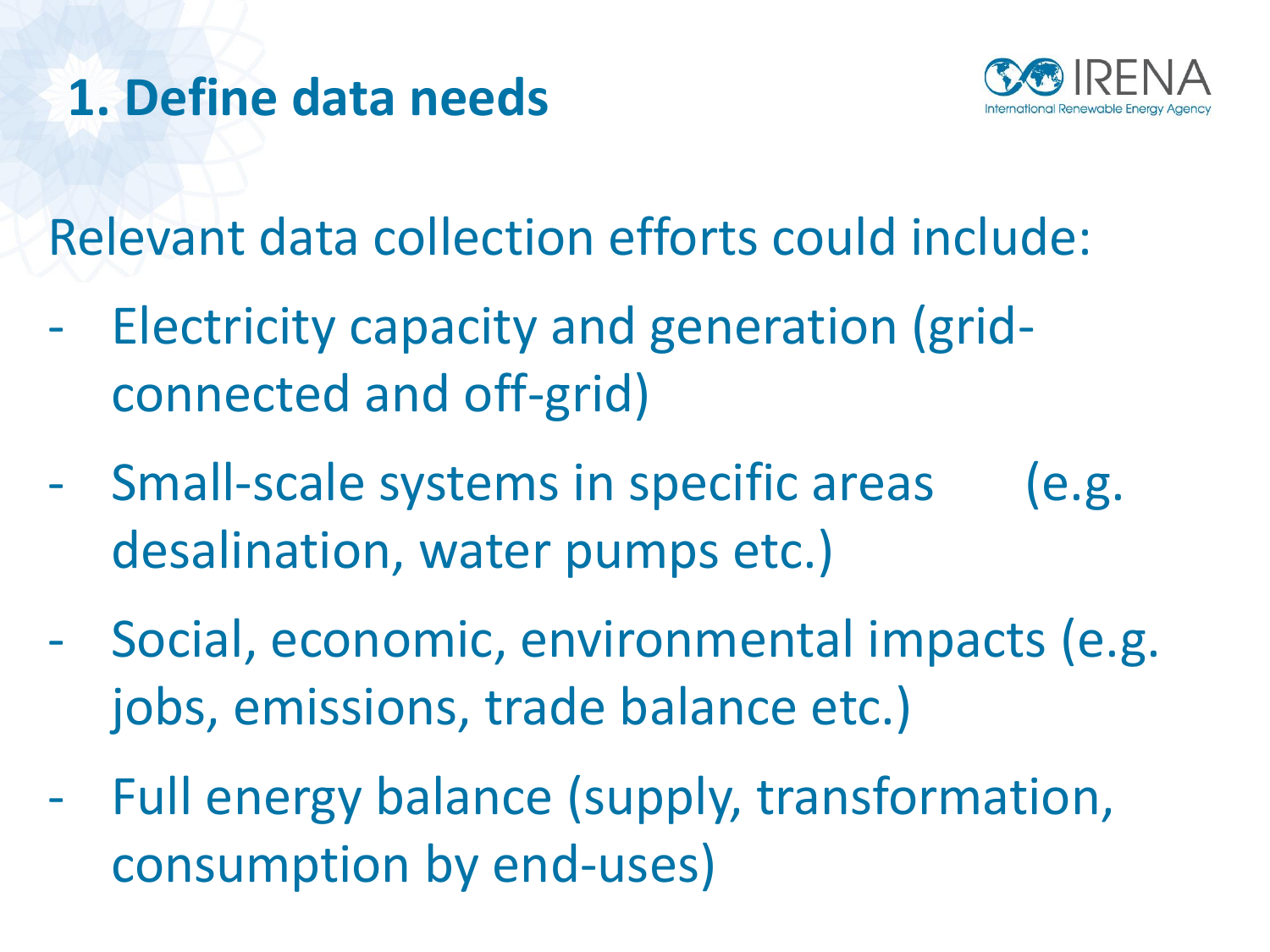

## **2. Data audit**

## **Assess existing data and identify gaps**

Assess existing data collection activities:

- Identify all organisations that may already be collecting data, such as: government agencies; utilities; industry associations
- See what data is already being collected and identify remaining data gaps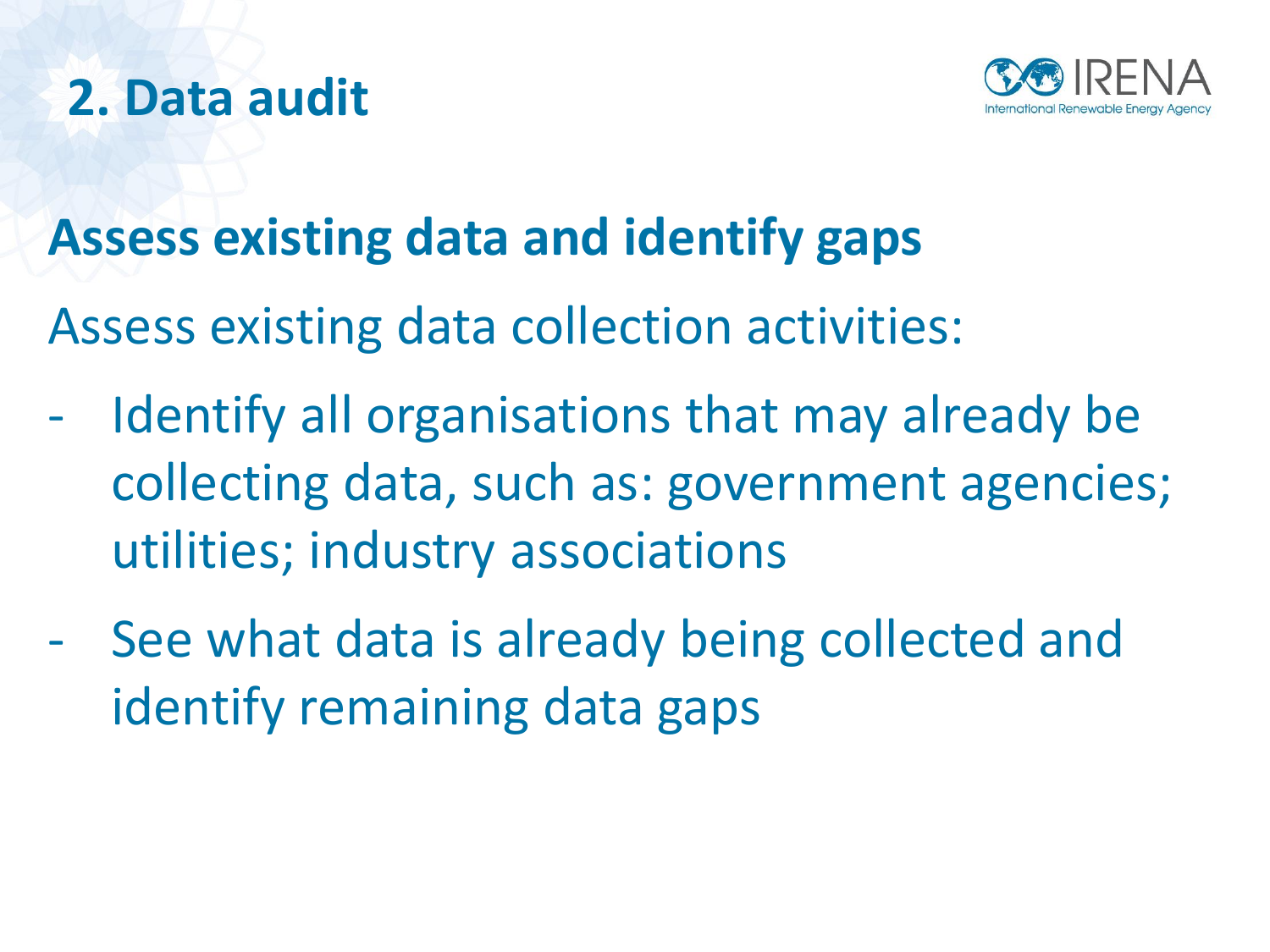



#### *Simplified example of an assessment*

| <b>Flow</b>           | <b>Electricity</b><br>(on grid)                                   | Solar thermal<br><b>Electricity</b><br>(off grid)                                                           |                                     | <b>Bioenergy</b>                                              |  |  |
|-----------------------|-------------------------------------------------------------------|-------------------------------------------------------------------------------------------------------------|-------------------------------------|---------------------------------------------------------------|--|--|
| Production            | electricity company,<br>regulator, IPPs, industry<br>associations | household surveys,<br>household surveys, retail<br>retail surveys, planning<br>surveys, IPPs<br>authorities |                                     | household surveys, retail<br>surveys, agricultural<br>surveys |  |  |
| <b>Trade</b>          | network operator                                                  | customs administration (equipment and biofuels)                                                             |                                     |                                                               |  |  |
| <b>Supply</b>         | <b>Calculated</b>                                                 |                                                                                                             |                                     |                                                               |  |  |
| <b>Transformation</b> | electricity company, IPPs,<br>industry associations               | <b>IPPs</b>                                                                                                 | electricity company,<br><b>IPPS</b> | wood and food processing<br>enterprises                       |  |  |
| <b>Losses</b>         | network operator,<br>distribution company                         | <b>IPPS</b>                                                                                                 |                                     |                                                               |  |  |
| <b>Consumption</b>    | <b>Calculated</b>                                                 |                                                                                                             |                                     |                                                               |  |  |
| <b>Industry</b>       |                                                                   | enterprise surveys                                                                                          |                                     |                                                               |  |  |
| <b>Households</b>     |                                                                   | household surveys, market surveys                                                                           |                                     |                                                               |  |  |
| <b>Services</b>       | distribution company                                              | enterprise surveys                                                                                          |                                     |                                                               |  |  |
| <b>Other</b>          |                                                                   | enterprise surveys                                                                                          | agricultural surveys                |                                                               |  |  |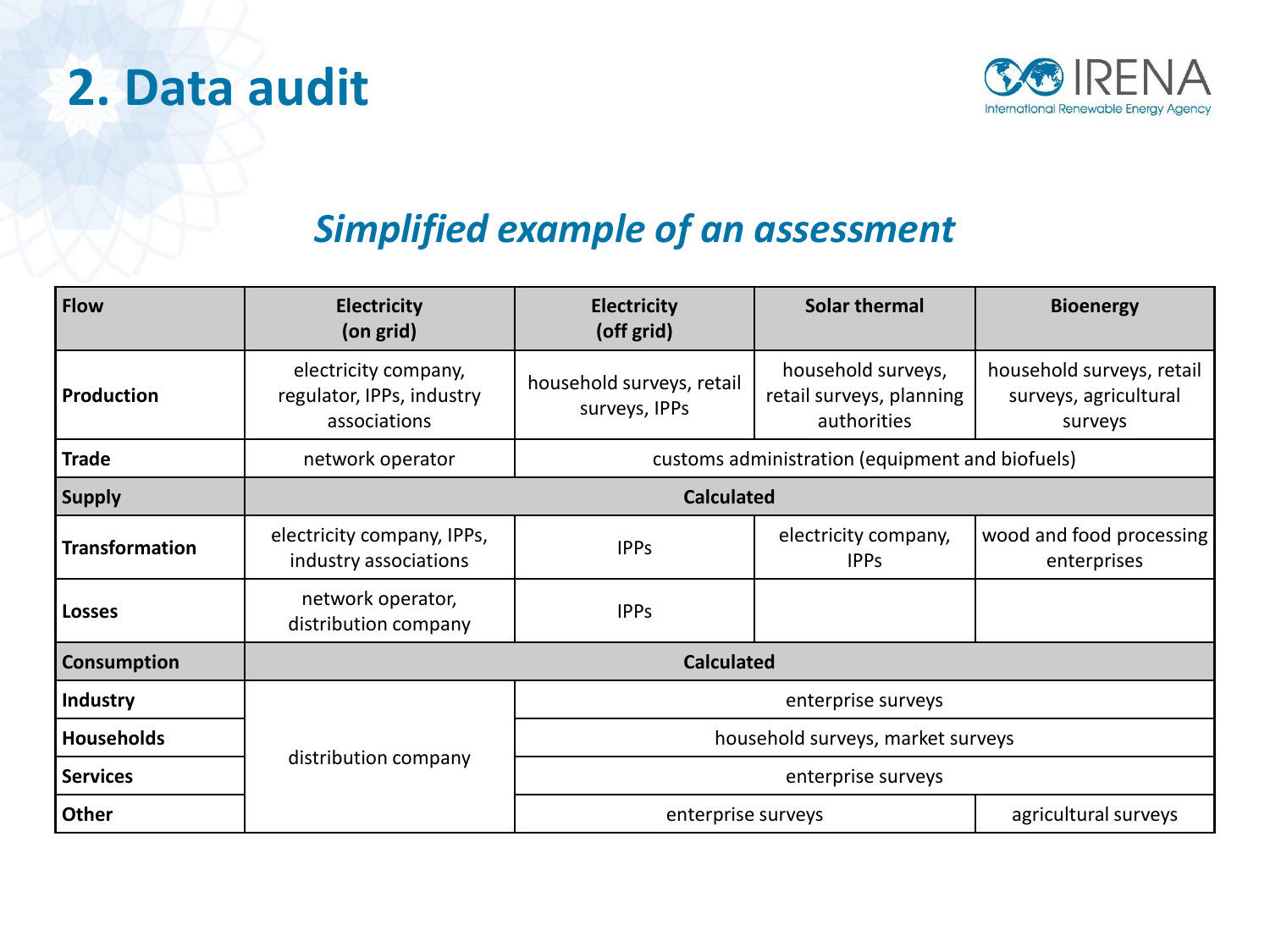

**Develop templates reflecting the national data collection priorities:** 

- Use internationally agreed definitions, boundaries and units for energy statistics
- Use standard templates for reporting that cover major priorities in sufficient detail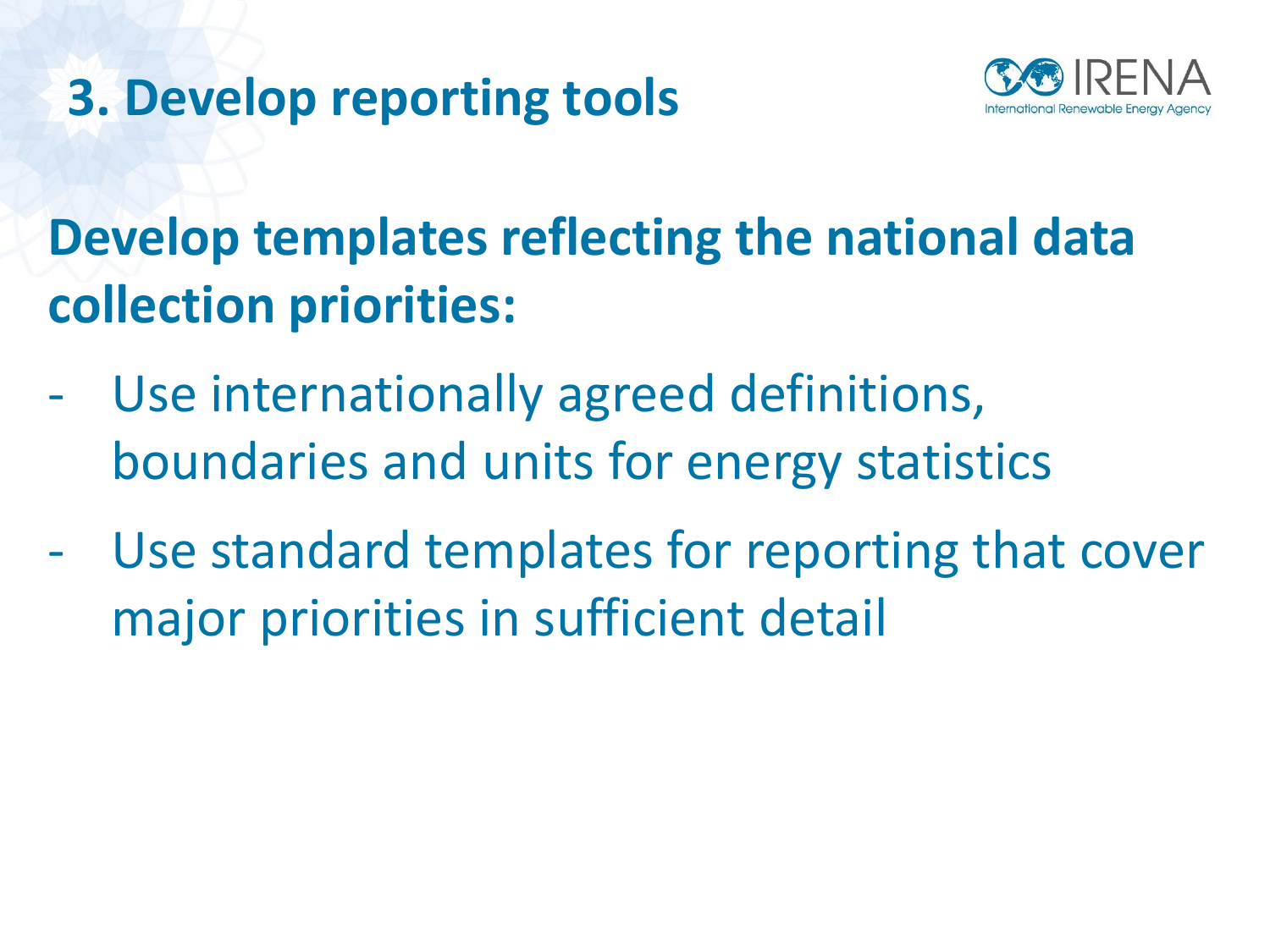



# **1. What are the main priorities and what data might be needed?**

| <b>Priorities</b> | <b>Data required</b> |
|-------------------|----------------------|
|                   |                      |
|                   |                      |
|                   |                      |
|                   |                      |
|                   |                      |
|                   |                      |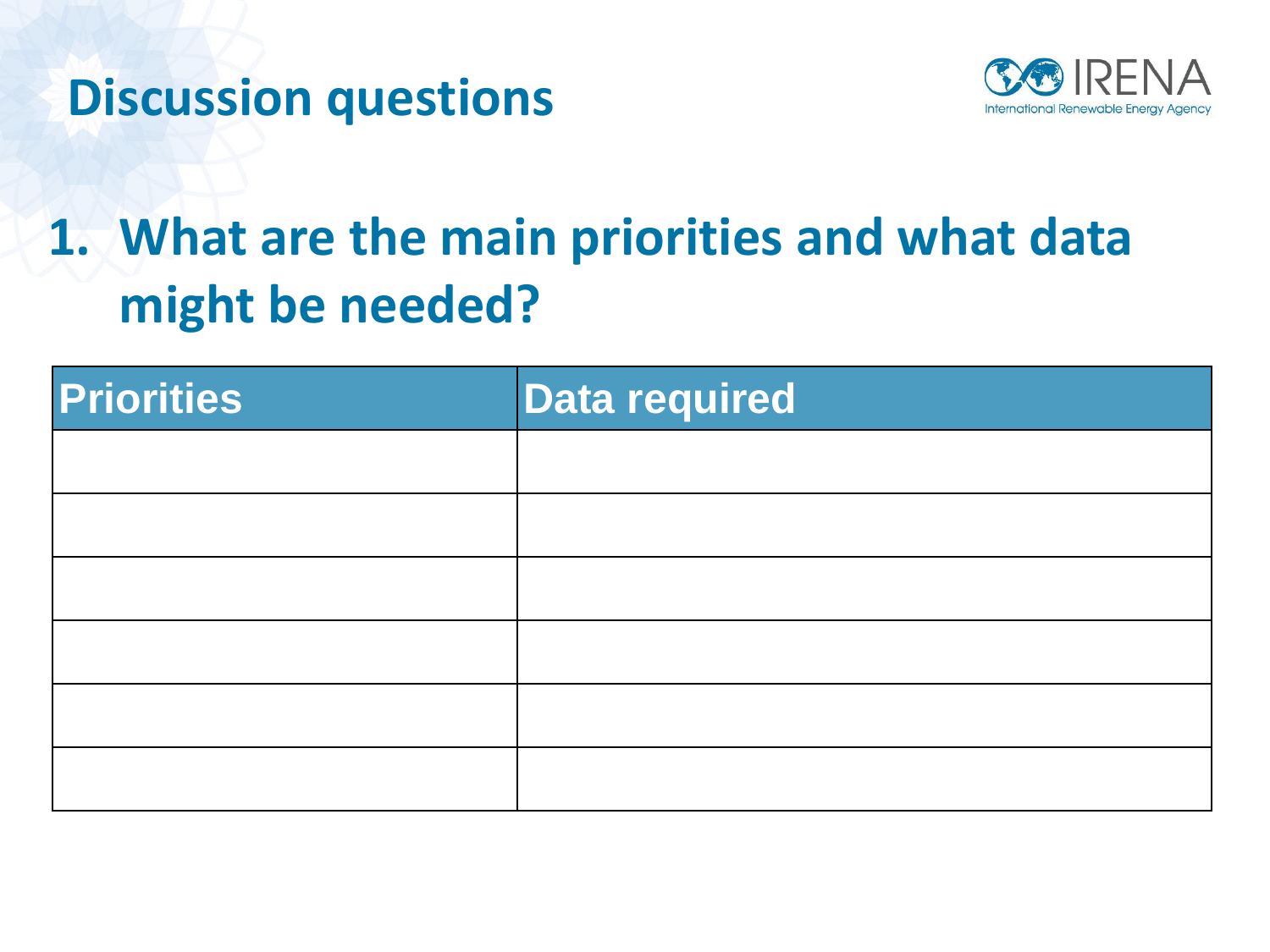



# **2. What are the important renewables and what data is already available?**

| <b>Energy</b><br>source | <b>Data</b><br>collected? | How<br>often? | By whom and how? | <b>Quality</b><br>(H/M/L)? |
|-------------------------|---------------------------|---------------|------------------|----------------------------|
|                         |                           |               |                  |                            |
|                         |                           |               |                  |                            |
|                         |                           |               |                  |                            |
|                         |                           |               |                  |                            |
|                         |                           |               |                  |                            |
|                         |                           |               |                  |                            |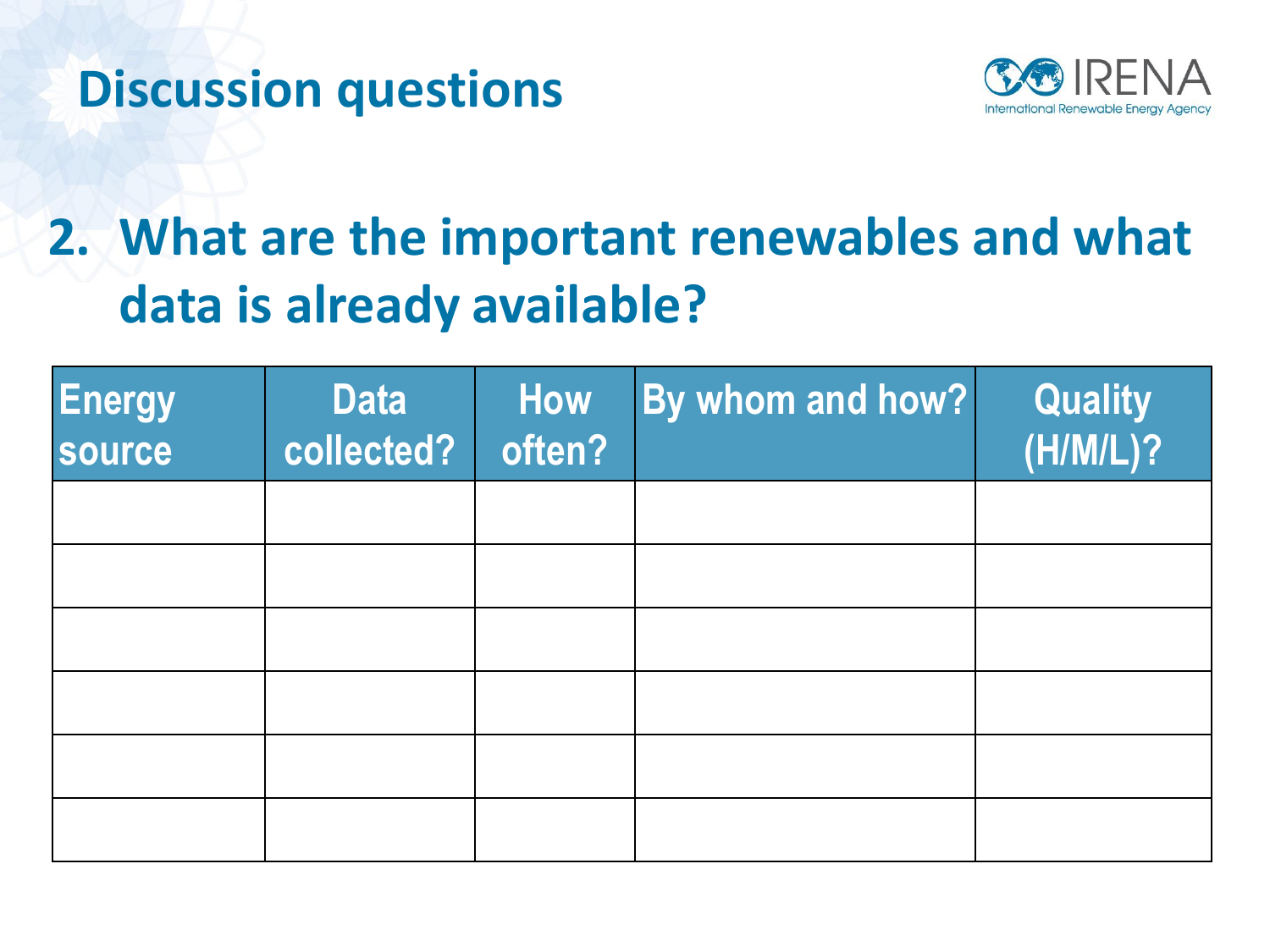



**3. What are the data gaps?**